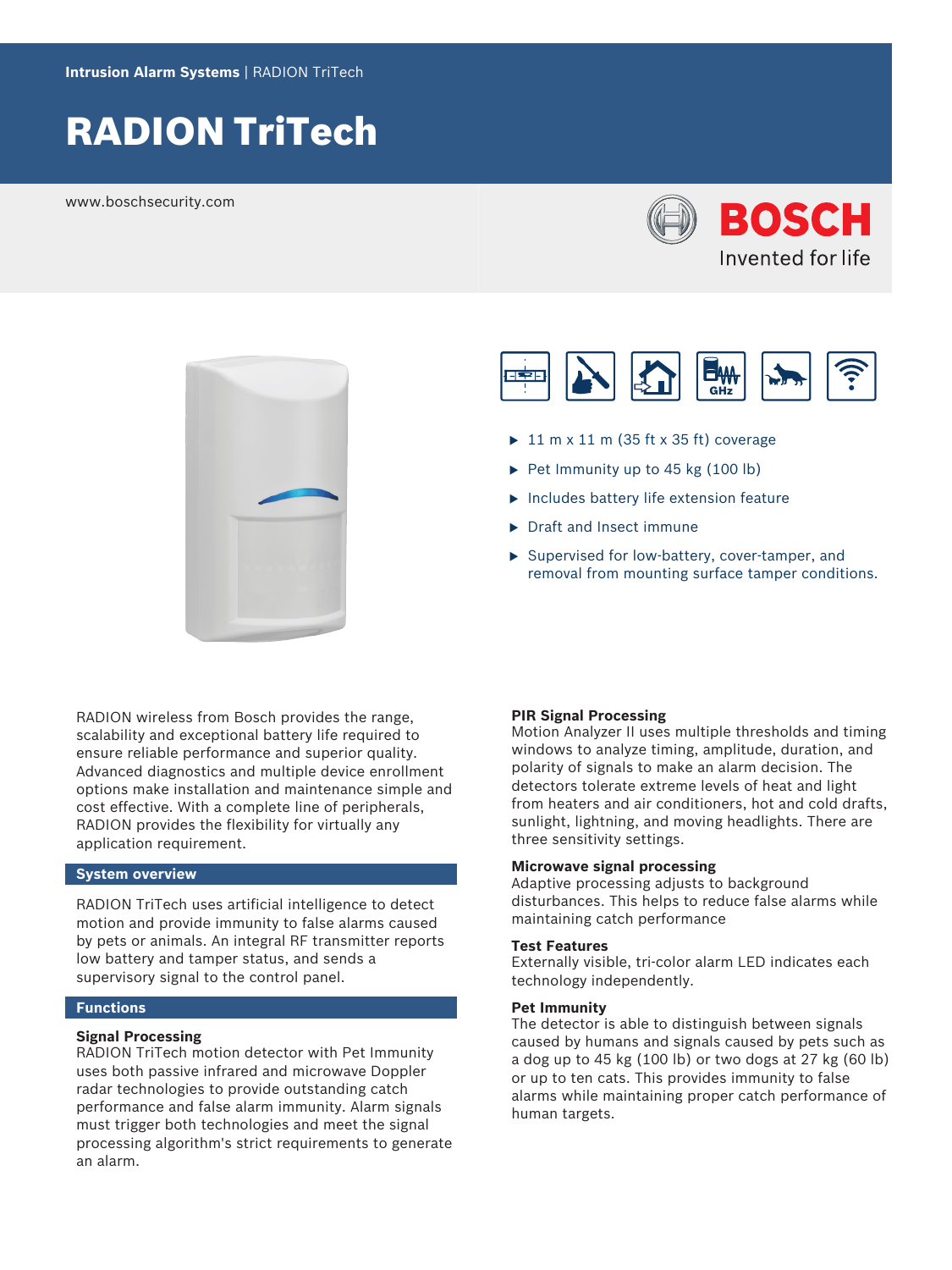# **Draft and Insect Immunity**

The sealed optical chamber provides immunity to drafts and insects.

### **Temperature Compensation**

The sensor adjusts its sensitivity to maintain consistent catch performance at critical temperatures.

#### **Battery Life Extension feature (PIR and TriTech)**

In the normal operating mode, an alarm can be transmitted only after three (3) minutes have passed since the previous alarm restoral. This 3 minute lockout time reduces unnecessary RF transmissions in high traffic areas, thereby extending battery life.

#### **Certifications and approvals**

| Region        |                      | Certificate                                                                                                                                       |
|---------------|----------------------|---------------------------------------------------------------------------------------------------------------------------------------------------|
| US            |                      | UL 639 - Intrusion Detection<br><b>Systems</b><br>FCC Part 15                                                                                     |
| Europe        |                      | EN50131-1                                                                                                                                         |
|               |                      |                                                                                                                                                   |
| <b>Region</b> | <b>Certification</b> |                                                                                                                                                   |
| Europe        | CF.                  | 2004/108EC EMC Directive (EMC),<br>2006/95/EC Low-Voltage Directive<br>(LVD), 1999/5/EC Radio equipment and<br>Tolocommunications Torminal Equin- |

|            |             | (LVD), 1999/9/EC Radio equipment and<br>Telecommunications Terminal Equip-<br>ment (R&TTE), 2011/65/EU Restriction<br>of the use of certain hazardous substan-<br>ces in electrical and electronic equip-<br>ment |
|------------|-------------|-------------------------------------------------------------------------------------------------------------------------------------------------------------------------------------------------------------------|
|            | EN5013<br>1 | EN-ST-000163 RADION TriTech/<br>RFDL-11                                                                                                                                                                           |
| <b>USA</b> | UL          | 20121217-BP1448                                                                                                                                                                                                   |
|            | <b>FCC</b>  | Part 15 Security/Remote Control Trans-<br>mitter 10.525.0 MHZ [10.525.0 MHZ]                                                                                                                                      |
|            | <b>FCC</b>  | Part 15 Security/Remote Control Trans-<br>mitter 433.42 MHZ [433.42 MHZ]                                                                                                                                          |
| Canada     | IС          | 1249A-RWSDFT                                                                                                                                                                                                      |

# **Installation/configuration notes**

#### **Mounting Considerations**

Mounting height for the detector is between 2 m (6.5 ft) and 2.4 m (8.0 ft). When installing the detector, keep in mind that the plastics are specifically designed to allow wall tamper protection in a corner mount installation. Additional considerations include:

- Temporarily mount the detector using double-sided tape, and test it for both detector coverage and RF range from the desired location before mounting it permanently.
- Mount the detector where an intruder will most likely cross through the coverage pattern.
- Do not mount in areas with large metallic surfaces such as heating ducts or electrical wiring which may inhibit the sensor's RF signals from reaching the control panel receiver.
- Do not mount the detector outdoors or where direct sunlight can reach it.

• In pet immune applications, do not mount where pets can climb because the upper areas are not immune to pets.

#### **Coverage**



*Top View Broad 11 m x11 m (35 ft x 35 ft)*





# **Parts included**

| Quantity | Component             |
|----------|-----------------------|
|          | Detector              |
|          | Alkaline battery (AA) |
|          | Hardware pack         |
|          | Installation guide    |

# **Technical specifications**

#### **Properties**

| Dimensions:                     | 138 mm x $72$ mm x $64$ mm<br>$(5.5 \text{ in x } 2.8 \text{ in x } 2.5 \text{ in})$                      |
|---------------------------------|-----------------------------------------------------------------------------------------------------------|
| Internal Coverage Pointability: | Vertical: $-4^\circ$ to $-10^\circ$                                                                       |
| Alarm Indicator                 | • Blue LED for TriTech<br>alarms<br>• Green LED for microwave<br>detection<br>• Red LED for PIR detection |
| Sensitivity Selection:          | Field selectable for standard or<br>intermediate sensitivity.                                             |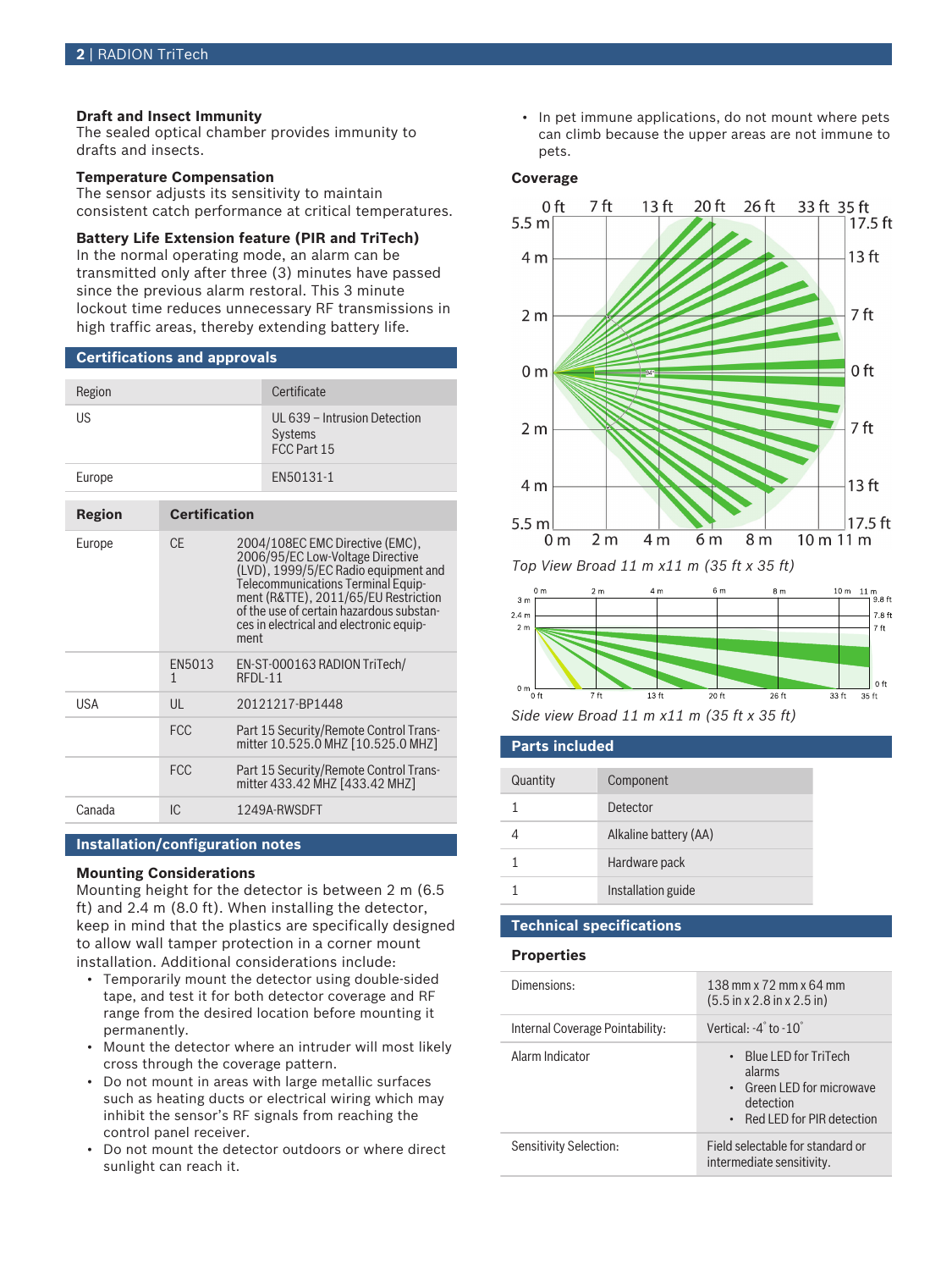#### **Power**

| Power/Voltage: | Four AA Alkaline batteries, 1.5<br>VDC (1.5 VDC x 4 batteries = $6$<br>VDC total) |
|----------------|-----------------------------------------------------------------------------------|
| Battery life:  | Up to 5 years                                                                     |

#### **Environmental Considerations**

| Temperature:                  | Functional range: $-10^{\circ}$ C to $+49^{\circ}$<br>$(+14^{\circ}$ F to $+120^{\circ}$ F)<br>UL only: 0°C to +49°C (+32°F to<br>$+120$ F)<br>EN 50130-5 Class II only: $-10^{\circ}$ C<br>to 40°C (+14°F to +104°F |
|-------------------------------|----------------------------------------------------------------------------------------------------------------------------------------------------------------------------------------------------------------------|
| <b>Fnvironment</b>            | Complies with EN50130-5 Class<br>$\mathsf{II}$                                                                                                                                                                       |
| Relative Humidity:            | Up to 93% non-condensing                                                                                                                                                                                             |
| Cover and Wall Tamper Switch: | Transmits a tamper switch signal<br>when the unit is removed from its<br>base, or the mounting surface.                                                                                                              |
| Frequency:                    | 433.42 MHz                                                                                                                                                                                                           |
| Use:                          | Intended for indoor use.                                                                                                                                                                                             |
|                               |                                                                                                                                                                                                                      |

# **Compatibility**

| Receivers: | B810 wireless receiver<br>(compatible with RFDL-11-A<br>only)<br>RFRC-OPT wireless receiver<br>(compatible with RFDL-11 only)<br>RFRC-OPT-CHI wireless receiver<br>(compatible with RFDL-11-CHI)<br>only) |
|------------|-----------------------------------------------------------------------------------------------------------------------------------------------------------------------------------------------------------|
|------------|-----------------------------------------------------------------------------------------------------------------------------------------------------------------------------------------------------------|

# **Ordering information**

# **RFDL-11-A (433.42 MHz)**

For use in North and South America Order number **RFDL-11-A**

# **RFDL-11 (433.42 MHz)**

For use in Europe, Africa, and Australia. Order number **RFDL-11**

# **RFDL-11-CHI (433.42 MHz)**

For use in China only. Order number **RFDL-11-CHI**

### **Accessories**

# **B328 Gimbal‑mount Bracket**

Mounts on a single-gang box and allows rotation of a detector. Wires are hidden inside. Order number **B328**

# **B338 Universal Ceiling‑mount Bracket**

Swiveling universal bracket for ceiling mounting. The vertical swivel range is +7° to -16°, while the horizontal swivel range is ±45°. Order number **B338**

# **B335-3 Swiveling low-profile mount**

Swiveling, low-profile, universal bracket for wall mounting. The vertical swivel range is +10° to -20°, while the horizontal swivel range is ±25°. Order number **B335-3**